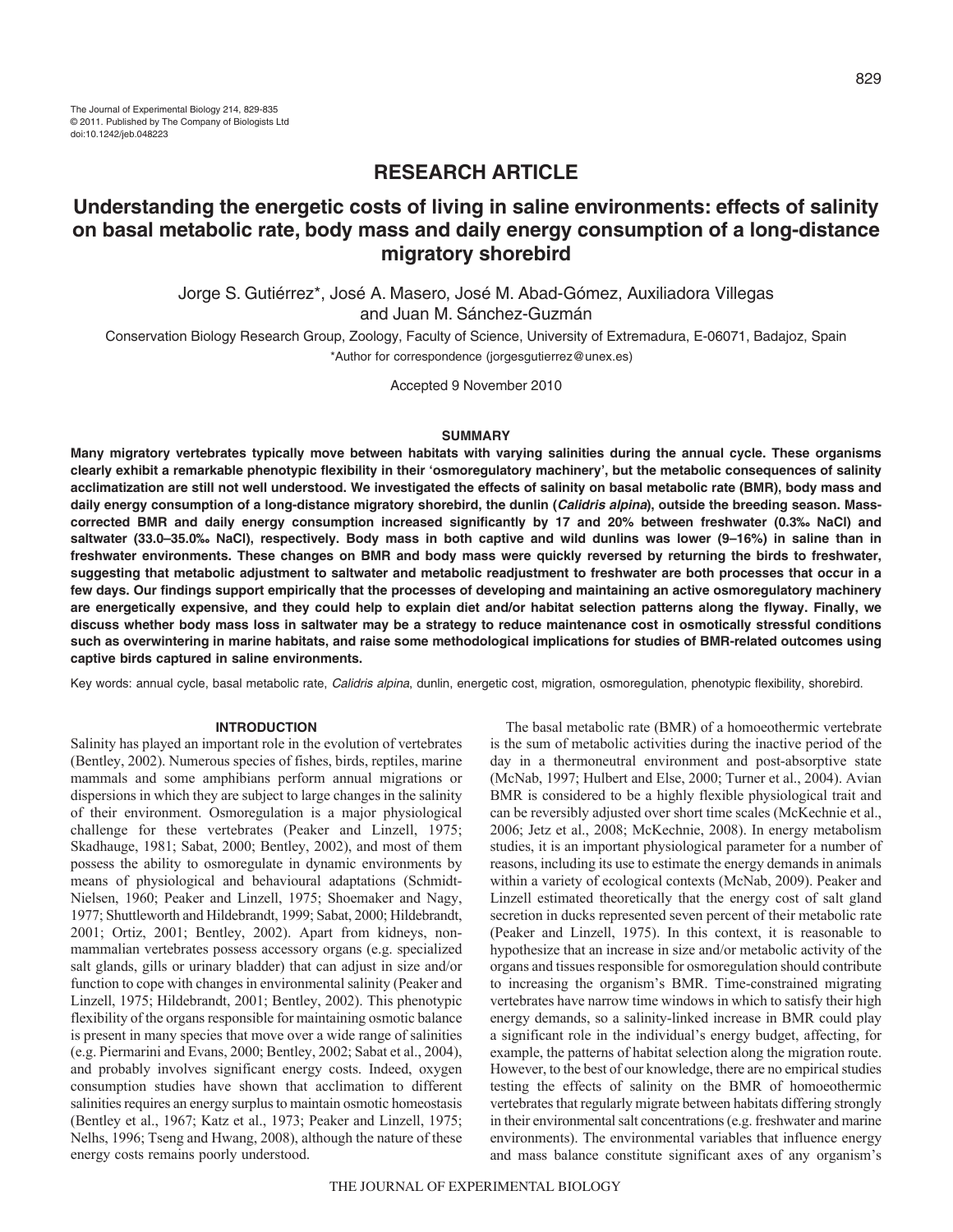fundamental niche (Kearney and Porter, 2004), so that any novel insights gained from such research will help in the understanding of an organism's distribution and abundance, resulting in greater confidence in extrapolations of new circumstances such as climate change (Kearney and Porter, 2004).

In birds, body mass loss has been considered a strategy to reduce maintenance cost during energy-costly activities such as reproduction (Freed, 1981; Norberg, 1981; Cavitt and Thomson, 1997; Bech et al., 2002), locomotion (Deerenberg et al., 1998; Elliott et al., 2008) and moulting (Portugal et al., 2007). Several studies have reported body mass losses in different species of aquatic birds during the adjustment period to saltwater (e.g. Purdue and Haines, 1977; Klaassen and Ens, 1990; Bennett et al., 2003), and they all attributed these body mass losses to osmotic stress. However, maintaining a low body mass could be an important source of energy savings to cope with hyperosmotic environments.

Many long-distance migratory shorebirds (charadriiforms) switch seasonally from freshwater habitats during the breeding season to marine habitats during migration and the winter period. This group of aquatic birds is considered to be 'osmotic generalists' (Blakey et al., 2006). To cope with saline environments, they have evolved paired orbital salt glands that secrete excess ingested salt *via* the nostrils (Fänge et al., 1958; Schmidt-Nielsen et al., 1958; Schmidt-Nielsen, 1960; Staaland, 1967), and they also present some behavioural adaptations (Mahoney and Jehl, 1985a; Mahoney and Jehl, 1985b; Nyström and Pehrsson, 1988). We here describe a laboratory and field study in which we investigated the effect of different saltwater regimes on the BMR, daily energy consumption and body mass of one of these long-distance migratory shorebirds, the dunlin (*Calidris alpina*). Because the avian BMR is a highly flexible physiological trait influenced by environmental factors, we predicted that phenotypic flexibility in BMR would be a significant component of short-term acclimation to saline environments. Specifically, we predicted that when dunlins are relying on saltwater habitats they have higher BMRs than when they are relying on freshwater habitats. It has been suggested that the processes of developing and maintaining active salt glands are energetically expensive (McArthur and Gorman, 1978; Burger and Gochfeld, 1984; Nyström and Pehrsson, 1988; Klaassen and Ens, 1990; Dosch, 1997). On this basis, we also predicted that the dunlins' BMR in a saltwater regime would remain high until the birds were moved back to a freshwater regime. A potential increase in energy demands associated with osmoregulation might result in increased food intake, so we predicted that dunlins in saline environment would increase their daily energy consumption relative to that in freshwater. Finally, we also predicted that body masses of both captive and free-ranging dunlins would be significantly lower in saline environments, and we addressed the question of whether body mass loss could be a strategy to reduce maintenance cost at marine habitats.

# **MATERIALS AND METHODS Captive animals**

Nine non-moulting adult *Calidris alpina* Linnaeus 1758 in nonbreeding plumage were caught with mist nets on freshwater habitats (rice fields) in Extremadura, SW Spain (39°00'N, 5°57'W), in winter 2009. According to reports of ringed dunlins in Extremadura, they belonged to the subspecies *C. alpina alpina*. Prior to the metabolic experiment (see below), the birds were acclimated to an outdoor aviary  $(5 \times 2.5 \times 2 \text{ m})$  at the University of Extremadura for 2 weeks. During this period, they were provided with fly larvae (*Protophormia terraenovae*) and freshwater *ad libitum*. Daily temperature ranged between 10 and 23°C.

# **Experimental protocol**

Although small calidrine sandpipers such as the dunlin principally use marine habitats during migration, they frequently also take advantage of brackish and freshwater habitats when they are available (Skagen, 2006; Piersma, 2007). The dunlins in the experiment were therefore maintained consecutively under three salinity regimes: first freshwater (FW;  $0.3\pm0.0\%$  NaCl; 7 days), followed by brackish water (BW; 10.4±0.5‰ NaCl; 10days) and finally saline water similar to seawater (SW; 33.1±2.1‰ NaCl; 10days). Prior to performing the experiment, we tested that masscorrected BMR of dunlins acclimated to saltwater (following the protocol described below) did not vary after 2weeks (comparison of mass-corrected BMR of dunlins at 2 and 4 weeks: *N*=8; period: *F*<sub>1,14</sub>=0.79, *P*=0.61; log body mass: *F*<sub>1,14</sub>=5.25, *P*=0.06; see Statistical analyses section for analysis type).

On the last day of each regime, we measured their BMR (see below) and then took blood samples to measure the plasma concentrations of  $Na<sup>+</sup>$  and  $Cl<sup>-</sup>$  ions. This electrolyte analysis (see below) was carried out to determine whether the birds were able to maintain the osmotic balance during the different salinity regimes.

During each treatment, water for drinking and bathing was provided daily *ad libitum* in three 6-l plastic trays (5cm water depth). Fly larvae (body water:  $73.3\pm0.5\%$  of fresh body mass,  $N=10$ ) killed by freezing were provided daily *ad libitum* in several plastic trays (2cm depth) with water, ensuring that they were always surrounded by water so as to resemble natural feeding conditions. The water in the food trays had the same salt concentration as that in the drinking trays. The salinity of the water in the trays was measured twice a day with a portable multi-parameter instrument (WTW MultiLine P4 SET, Weilheim, Germany) to control for potential changes in salinity due to evaporation. The body water fraction of the dead larvae provided as food was similar in all three regimes (for example, the body water of larvae killed by freezing and kept in SW for 24h was 71.0±0.2%, N=10).

Lastly, all the birds were returned to FW to study the readjustment period, measuring their BMR every 2days. Unfortunately, during this readjustment period, four individuals were measured below the thermoneutral zone because of technical problems with the temperature-controlled cabinet. These measurements were therefore discarded from the analysis. Body mass was measured at 2-day intervals throughout the experiment.

#### **BMR measurements**

The BMR was measured in terms of oxygen consumption  $(\dot{V}_{O2})$ using a computerized flow-through respirometer. Since dunlins mainly forage during daylight, all measurements were made at night during the resting period of their daily cycle (Aschoff and Pohl, 1970). The birds were fasted for at least 3.5h to create a postabsorptive condition (see Castro et al., 2008), and were then weighed (±0.1g) before being placed in a polymethyl methacrylate (Perspex) metabolic chamber (effective volume=4.61; the floor was covered with indoor carpeting to prevent the birds from slipping). The metabolic chambers were in complete darkness and located in a temperature-controlled room at a constant temperature of 27°C, within the thermoneutral zone of dunlin (Kendeigh et al., 1977; Kelly, 2000). Temperatures inside the chambers were monitored continuously using a calibrated thermistor probe  $(\pm 0.001^{\circ}C)$ . The metabolic chambers received atmospheric air at a rate of  $11$ min<sup>-1</sup> from calibrated mass flow controllers (MFS-5; Sable Systems, Las Vegas, NV, USA), which allowed us to measure the air flow upstream. Water vapour was removed from the air stream immediately downstream from the metabolic chambers using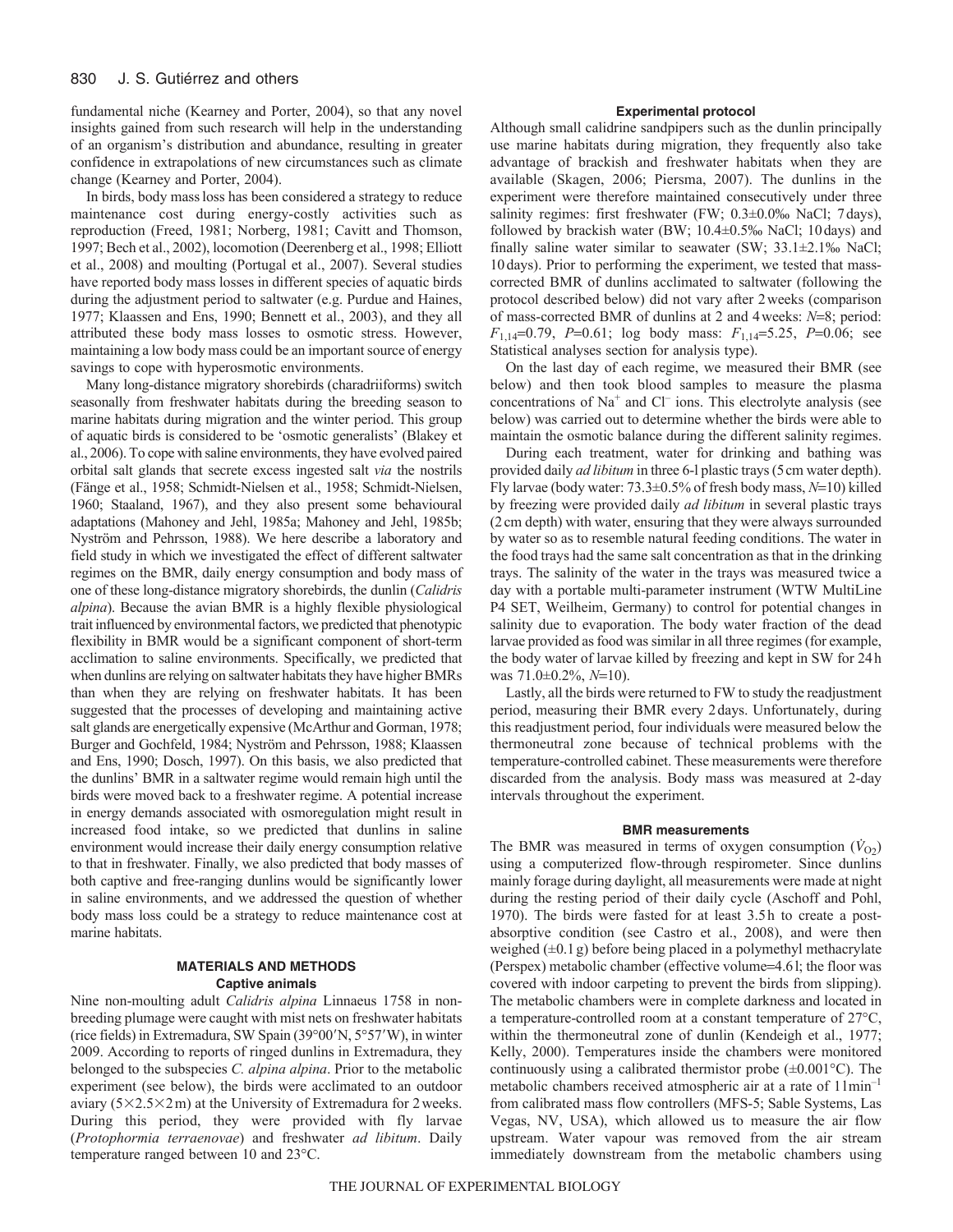Drierite® columns, followed by a multiplexer (TR-RM4; Sable Systems), which allowed automatic switching between four channels. A subsample of the air was taken at  $150 \text{ m}$ lmin<sup>-1</sup> using a subsampler mass flow meter unit (SS-3; Sable Systems), and the oxygen concentration was determined using a gas analyzer (FC-10 Oxygen Analyzer; Sable Systems) calibrated weekly using pure nitrogen as the low reference and a certified mixture of  $21\%$  O<sub>2</sub> as the high reference. The oxygen concentration was logged at a 1Hz sampling rate on a computer using ExpeData software (v. 1.1.25; Sable Systems) and a UI2 converter. Each sampling sequence started with logging ambient baseline air for 10 min, followed by sampling each chamber for 10min, with the system being flushed for 2min between samples to remove latent gases. This sequence was repeated four times, so that there were four records per bird per night. At the end of the metabolic measurements the birds were weighed again and released into the aviary. The body mass reported for BMR analysis was taken to be the mean of the initial measurement and this final measurement. To make successive BMR measurements fully comparable, individuals were always measured in the same order and at the same time of day. Oxygen consumption was calculated according to steady-state equations [eqn 2 of Hill (Hill, 1972)] on the basis of the lowest 5-min average of  $O_2$  consumption. The respiratory quotient (RQ) used was 0.72 assuming protein and lipid catabolism, and the metabolic rate was calculated using an energy equivalent of  $20 \text{ kJ}$ <sup>1-1</sup> O<sub>2</sub> (e.g. Kersten and Piersma, 1987; Kersten et al., 1998; Kvist and Lindtröm, 2001).

#### **Plasma ion concentrations**

After each BMR measurement, and therefore in a post-absorptive condition, blood samples were taken from the birds using brachial venipuncture with a 25-gauge needle. Blood was collected in heparinised capillary tubes, and centrifuged at 4600*g* for 10min to separate plasma from cells. The plasma was drawn off and stored at  $-20^{\circ}$ C until assay. Plasma Na<sup>+</sup> and Cl<sup>-</sup> ion concentrations were determined using an electrolyte analyzer with ion-specific electrodes (SPOTCHEM EL SE-1510, Menarini, Milan, Italy).

# **Body mass patterns in wild dunlins**

Overwintering dunlins were caught with mist nets in February 2005–2007 in Extremadura rice fields (freshwater habitat;  $N=75$ ) and Cádiz Bay Natural Park, Spain (marine habitat, 36°23'N, 6°8'W; *N*=54). Both habitats are used by thousands of dunlins during winter (mostly *C*. *alpina alpina*) but Cádiz Bay supports greater numbers than Extremadura. Within 1–1.5h of capture, each bird was fitted with an individual ring, aged (adult or juvenile), weighted  $(\pm 0.1 \text{ g})$ , and body morphometrics (bill, tarsus and wing length) were measured.

## **Daily energy consumption**

A further eight dunlins (non-moulting adults) were caught in Extremadura rice fields during winter, and they were caged individually at 20°C under a photoperiod simulating the natural light cycle (13h:11h L:D). The floor of each cage ( $90\times40\times30$  cm) was covered with sand, and fly larvae and water were offered in separate trays following the protocol described above. Birds were maintained for 7days consecutively in FW (0.3‰ NaCl) and 7days in SW (35.0‰ NaCl) for acclimation to each regime before measurements. Two individuals did not adjust to the indoor-caged conditions during the SW regime (body mass loss >20%) so they were returned to outdoors aviaries (freshwater) and excluded from further analysis. Daily food consumption was estimated in both regimes by offering a known amount of wet food to each experimental dunlin and collecting the remains 24h later. After an acclimation period of 7days to the FW regime (0.3‰ NaCl), the body masses of the caged dunlins were stable, and we started the experiment. The daily food consumption of each individual in the FW regime was calculated for 3days consecutively. We then changed the birds to the SW regime (35.0‰ NaCl) and measured daily food consumption for 3days consecutively, after an acclimation period of 7days. Body mass was measured (0.1g) each day at 8:00h throughout the experiment, and we took advantage of this monitoring to replenish water, remove prey remains and provide new food.

Wet mass of fly larvae was converted to dry mass using calculated wet:dry ratios. Finally, we converted dry mass to kilojoules assuming a value of 18.92 kJ g–1 drymass (*Protophormia terraenovae*) (Hoffmann, 1976).

#### **Statistical analyses**

A general linear mixed model (GLMM) was used to compare BMR and daily energy consumption between treatments, with log BMR or log daily energy consumption as the dependent variable, individual and treatment as random and fixed factors, respectively, and log body mass as covariate. The term 'treatment  $\times$  log body mass' was included into the models to test specifically the influence of body mass. Differences in body mass between FW and SW dunlins were tested using a general linear model (GLM), with body mass as dependent variable and habitat type as fixed factor (two levels), including date of capture and body size as covariates to control for any confounding seasonal and body size effects, respectively. The body size was estimated from external measurements (bill, wing and tarsus lengths) and indexed by principal component analysis (e.g. Battley et al., 2004). Finally, a repeated measures analysis of variance (RM ANOVA) was used to compare plasma ion concentrations under the different salinity regimes. Tukey's test was used in *post hoc* comparisons. Data are presented as means  $\pm$  s.e.m. Analyses were performed using SAS 9.0 (SAS Institute Inc., Cary, NC, USA) and Statistica 7.0 (StatSoft Inc., Tulsa, OK, USA).

# **RESULTS**

# **Effect of salinity on BMR**

Values of log BMR and log body mass were significantly and positively correlated in all salinity regimes (FW: log BMR–2.02+0.51 log body mass; BW: log BMR–1.86+0.50 log body mass; SW: log BMR=-2.26+0.56 log body mass). Wholeorganism BMR did not differ significantly between regimes (Fig.1A). However, mass-corrected BMR was 5 and 17% higher in BW and SW, respectively, than in FW  $(F_{2,16}=7.73, P<0.005;$ Fig. 1C, Table 1).

# **Effect of salinity on body mass and plasma ion concentrations**

The body mass of captive dunlins decreased with increasing salinity. In particular, relative to the FW value, the body mass of captive dunlins decreased by 4.4% in BW and by 15.8% in SW (Fig.1B). Similarly, the body mass of wild dunlins overwintering in the marine habitat was 9.3% lower than in the freshwater habitat  $(F_{1,126} = 52.3)$ , *P*<0.0001; covariates were not significant). The plasma ion concentrations did not differ between salinity regimes (Table2).

#### **Readjustment period**

The mass-corrected BMR was found to be quickly reversed on returning the birds to FW (Fig.2C). The mass-corrected BMR remained significantly different during the first 4days, relative to the FW basal values  $(F_{4,16} = 6.28, P \le 0.005)$ , but these differences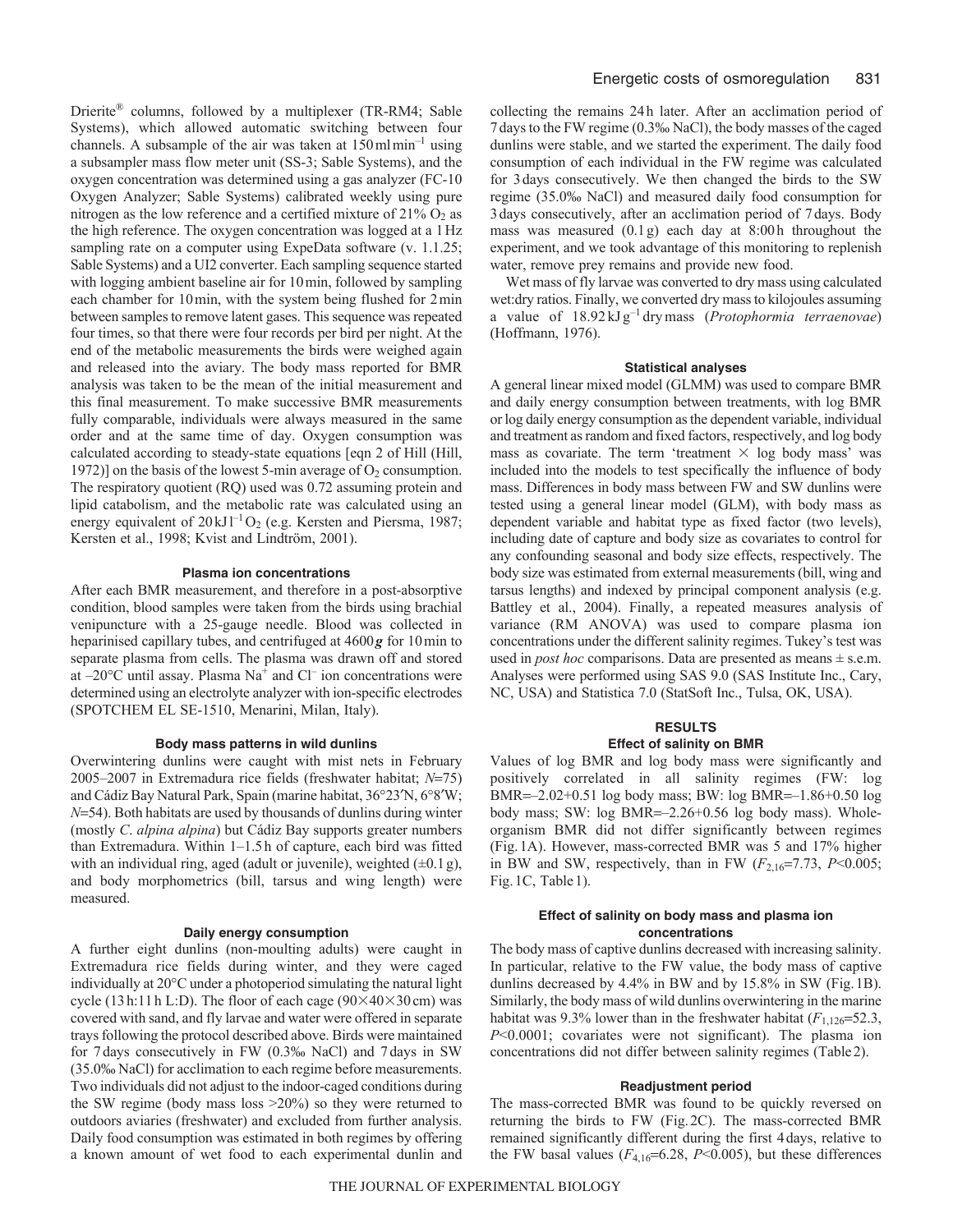

Fig. 1. (A)Whole-organism basal metabolic rate (BMR), (B) body mass and (C) mass-corrected BMR of dunlins under different salinity regimes (freshwater, FW; brackish water BW; and saltwater, SW). \*P<0.05 by Tukey's post hoc test.  $N=9$  for all time points. Data subjected to log transformation are shown as back-log-transformed least-square means.

became non-significant after 6days (Fig.2C). In particular, the masscorrected BMR had returned to FW basal levels in just over a week. The differences in body mass were not significant during the readjustment period  $(F_{4,16}=2.53, P=0.08; Fig. 2B)$ .

# **Daily energy consumption**

Daily energy consumption of the SW group (130.37±8.97kJday<sup>-1</sup>) was 20% higher than that of the FW group  $(103.72 \pm 12.06 \text{ kJ day}^{-1})$ ; *P*<0.05; Table 1). The body mass of dunlins in SW decreased by 8.9% relative to that in FW (*P*<0.05).

# **DISCUSSION**

A significant increase was found in the BMR of dunlins as the salinity was increased, and energy intake also increased despite a



Fig. 2. (A)Whole-organism basal metabolic rate (BMR), (B) body mass and (C) mass-corrected BMR of dunlins returned to FW. Asterisks indicate P<0.05 by Tukey's post hoc test. N=5 for all time points. Data subject to log-transformation are shown as back-log-transformed least-square means. BMR was measured every 2 days (open squares) during the readjustment period. Initial FW values (filled squares) are shown for comparison.

concurrent decrease in body mass. These results support empirically that the processes of developing and maintaining an active osmoregulatory machinery are energetically expensive (McArthur and Gorman, 1978; Burger and Gochfeld, 1984; Nyström and Pehrsson, 1988; Klaassen and Ens, 1990; Dosch, 1997). If the BMR is the sum of the metabolic rates of all the organs and tissues (Hulbert and Else, 2000; Turner et al., 2004), then the significant increase in BMR could be due to increased size and metabolic intensity of the organs and tissues involved in salt excretion. Indeed, it has been demonstrated that the salt glands of birds exposed to prolonged osmotic stress undergo a series of physiological adjustments (hyperplasia, hypertrophy and differentiation) accompanied by increased Na<sup>+</sup>/K<sup>+</sup>-ATPase enzyme activity (Hildebrandt, 2001). Therefore, these physiological adjustments that occur during the first

Table 1. Mixed general linear model analysis testing for effects of treatment on basal metabolic rate and daily energy consumption

|         | Covariate         |                         | Fixed factors                    |                    |  |
|---------|-------------------|-------------------------|----------------------------------|--------------------|--|
|         | log body mass     | Treatment               | Treatment $\times$ log body mass | Individual         |  |
| Log BMR | $F=5.57 P=0.02$   | $F=6.04 \text{ }P<0.01$ | $F=0.28$ $P=0.76$                | $z=0.61$ P=0.27    |  |
| Log DEC | $F=12.13 P< 0.05$ | $F=5.55 P<0.05$         | $F=0.50 P=0.48$                  | $z=0.65$ $P<0.001$ |  |
|         |                   |                         |                                  |                    |  |

BMR, basal metabolic rate; DEC, daily energy consumption.

Interaction terms were not statistically significant and were not retained in final models.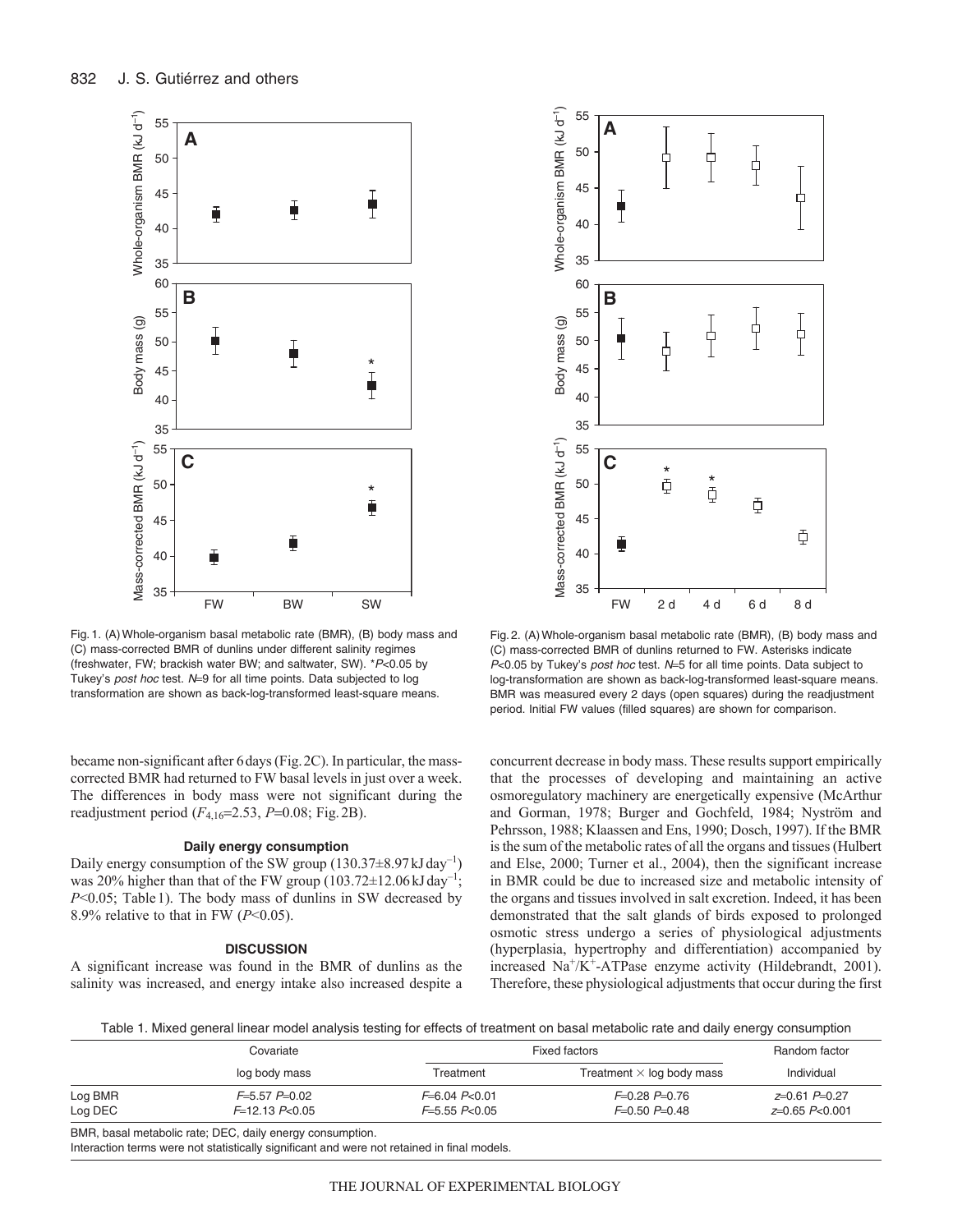|                 | <b>FW</b>         | <b>BW</b>         | SW                |      |      |
|-----------------|-------------------|-------------------|-------------------|------|------|
| Na <sup>+</sup> | 168.67±6.34       | $159.56 \pm 2.62$ | $172.00 \pm 3.42$ | 61.، | 0.23 |
| CI-             | $151.56 \pm 9.03$ | $148.22 + 5.31$   | 148.00±5.68       | 0.11 | 0.90 |

days of exposure to saline in order to increase the organism's saltsecretion capacity could be at least partially responsible for the significant increase in BMR with increasing salinity.

The readjustment period results also suggest that coping with excess salt requires significant energy expenditure. The changes in BMR with increased salinity were reversed quickly (within a week) when the birds were returned to freshwater. These results are consistent with those reported by Fletcher et al. and Holmes and Stewart who demonstrated in mallards (*Anas platyrhynchos*) that both the size and the activity of the salt glands decrease rapidly once the birds that had been acclimated to saline water were returned to freshwater (Fletcher et al., 1967; Holmes and Stewart, 1968). In sum, the metabolic adjustment to saltwater and metabolic readjustment to freshwater are both processes that occur in a few days, supporting the idea that the phenotypic flexibility of the BMR of small migratory birds allows large, reversible changes over short time scales (McKechnie et al., 2006; Jezt et al., 2008; McKechnie, 2008).

Because of this our experimental birds spent a relatively short period of time in saltwater, so it could be argued that we measured short-term adjustments to salinity more than inherent costs of living in a marine environment. However, the pre-experimental test showed that mass-corrected BMR of dunlins after 4weeks in saltwater was similar to that reported after 2weeks (see Materials and methods). The salt gland is the major organ for salt excretion in shorebirds such as dunlins (see Staaland, 1967) and, to date, all experiments performed on waterbirds showed that the maximum secretory ability per unit mass of glandular tissue occurred in less than a week of salt exposure (Fletcher et al., 1967; Holmes and Stewart, 1968; Hanwell and Peaker, 1975; Peaker and Linzell, 1975; Shuttleworth and Hildebrandt, 1999). Accordingly, we suggest that we measured the inherent costs of living in marine environments, although more studies are needed to clarify this issue.

In our experiment, dunlins had to cope with abrupt osmotic changes, and they could not have anticipated such changes (at least from freshwater to brackish water, and from saltwater to freshwater). Each year, millions of waterbirds, including dunlins, leave the breeding grounds (freshwater habitats) and arrive suddenly in marine habitats (non-breeding grounds) and *vice versa*. Although Burger and Gochfeld suggested that Franklin's gull (*Larus pipixcan*) could anticipate these annual osmotic changes by adjusting their osmoregulatory machinery, this still remain unclear (Burger and Gochfeld, 1984). It must be note that small migratory shorebirds, such as dunlins, have an opportunistic foraging behaviour and they can take advantage of temporary superabundance of food (Piersma, 1996). This opportunistic foraging behaviour leads them to move

| Common name            | Species                 | Age | % Body mass<br>change $(N)$ | Salinity<br>range (%%) | Regimen<br>duration (days) | Food<br>source           | Source |
|------------------------|-------------------------|-----|-----------------------------|------------------------|----------------------------|--------------------------|--------|
| Eared grebe            | Podiceps nigricollis    | A   | $-10(7)$                    | 90                     | $\overline{2}$             | <b>WF</b>                |        |
| White ibis             | Eudocimus albus         |     | $D^*$ (28)                  |                        | 21                         | WF                       | 2      |
| <b>Black swan</b>      | Cygnus atratus          | A   | U(4)                        | $0 - SW$               | 56                         | DF                       | 3      |
|                        |                         |     |                             | $0 - 23$               | 84                         | DF                       | 3      |
|                        |                         |     | $-20*(8)$                   |                        |                            | DF                       |        |
| Mallard                | Anas platyrhynchos      | A   | $-15*(30)$                  | $0 - 26$               | 42                         |                          | 4      |
|                        |                         | A   | $-13(6)$                    | $17 - 28$              | 21                         | WF                       | 5      |
|                        |                         | A   | $-5$ <sup>*</sup> (10)      | 17                     | 30                         | WF                       | 6      |
|                        |                         |     | $-15(12)$                   | 17                     | 28                         | WF                       |        |
|                        |                         |     | $-27*(20)$                  | $0 - 30$               | 140                        | DF                       | 8      |
|                        |                         |     | $-24*(14)$                  | 49                     | 45                         | DF                       | 9      |
|                        |                         |     | $-23*(123)$                 | $10-12$ (+FW)          | 15                         | DF                       | 10     |
| Mottled duck           | Anas fulvigula          |     | $D^*$ (79)                  | $0 - 18$               | 60                         | DF                       | 11     |
| Common eider           | Somateria mollisima     |     | $D^*[9-42](120)$            | $0 - 33$               | 6.5                        | DF                       | 12     |
| American avocet        | Recurvirostra americana | v   | $-31*(67)$                  | $0 - 32$               | 3                          | DF                       | 13     |
| Kentish plover         | Charadrius alexandrinus | A   | D(8)                        | 18                     | $3 - 11$                   | DF                       | 14     |
| Killdeer               | Charadrius vociferus    | A   | D(7)                        | $6 - 12$               | $3 - 11$                   | DF                       | 14     |
| Red knot               | Calidris canutus        | A   | D(12)                       | $32 - 42$              | $5 - 6$                    | DF                       | 15     |
| Sanderling             | Calidris alba           | A   | D(5)                        | 42                     | $5 - 6?$                   | DF                       | 15     |
| Semipalmated sandpiper | Calidris pusilla        | A   | D(3)                        | 18                     | $3 - 11$                   | DF                       | 14     |
| Dunlin                 | Calidris alpina         | Α   | $-16(9)$                    | $10 - 33$              | 17                         | WF                       | 16     |
| Glaucous-winged gull   | Larus glaucescens       | A   | U(13)                       | SW                     | 30                         | WF                       | 17     |
|                        |                         | Υ   | $-21(?)$                    | SW                     | $\qquad \qquad$            | $\overline{\phantom{0}}$ | 18     |

Table 3. Summary of body mass changes of different species of aquatic birds maintained on saltwater regimens

A, adult; D, decrease; DF, dry food; FW, freshwater; SW, seawater; U, unaffected; WF, wet food, Y, young.

\*Difference in mean body mass between experimental (SW) and control birds (FW). Those values with no asterisks indicate that the body mass change occurred in birds acclimated to SW.

Source: 1, Mahoney and Jehl, 1985a; 2, Johnston and Bildstein, 1990; 3, Hughes, 1976; 4, Bennett et al., 2003; 5, Fletcher and Holmes, 1968; 6, Fletcher et al., 1967; 7, Holmes and Steward, 1968; 8, Schmidt-Nielsen and Kim, 1964; 9, Ruch and Hughes, 1975; 10, Ellis et al., 1963; 11, Moorman et al., 1991; 12, DeVink et al., 2005; 13, Hannam et al., 2003; 14, Purdue and Haines, 1977; 15, Klaassen and Ens, 1990; 16, This study; 17, Walter and Hughes, 1978; 18, Holmes et al., 1961.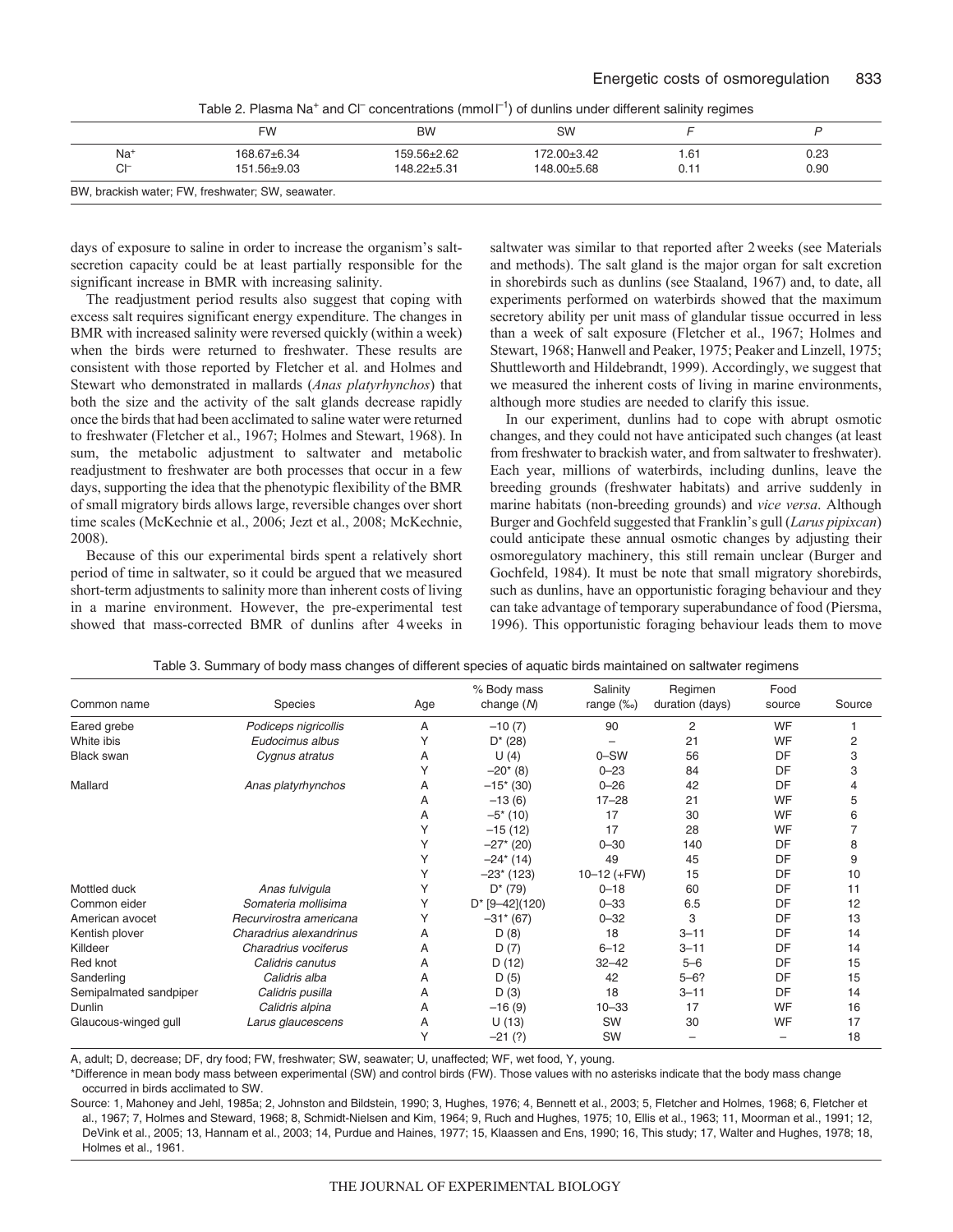abruptly between salinities, for example between marine water and hypersaline water (Masero et al., 2000; Masero, 2002) or between marine water and freshwater of ephemeral continental wetlands (see Skagen, 2006). In these situations, they cannot anticipate such abrupt osmotic changes, so we think that our experiment reflects the real situation free-living dunlins face.

The rapid rate at which BMR decreases during the readjustment to freshwater may have methodological implications for studies of BMR-related outcomes using birds captured in saline environments but acclimated to freshwater for short time periods prior to measurements. The BMR of captive shorebirds captured in marine habitats, for example, has been measured after a period of several days or even weeks in captivity with freshwater available *ad libitum* (e.g. Kersten et al., 1998). These studies, therefore, might fail when they extrapolate BMR results to wild conditions, because these captive individuals would have lower BMR than free-ranging birds. Consequently, it is essential to note the salinity conditions under which the BMR is measured, especially when metabolic comparisons are made between animals at different places in the course of their annual cycle (Kvist and Lindström, 2001).

During migration, shorebirds and other waterbirds need to meet their high energy demands in short time periods, facing energetic 'bottlenecks' (Piersma, 2002; Buehler and Piersma, 2008). The increase in BMR and food intake in saline environments may play a significant role in the individual's energy budget, and could help explain diet and/or habitat selection patterns along the flyway (Nyström and Pehrsson, 1988; Adair et al., 1996; Woodin et al., 2008). Routine movements of several species of diving ducks (*Aythya* spp.) between saltwater wetlands (foraging grounds) and freshwater wetlands (resting grounds) during the non-breeding season, for example, have been related to osmoregulation (Woodin, 1994; Adair et al., 1996). According to our results, this pattern of habitat use could be explained by the high energy requirements associated with feeding in saltwater wetlands, which would be reduced by drinking freshwater. We stress the role of salinity in determining the energy demands of migratory organisms, so this abiotic factor must be included in studies of an organism's energy budget as well as in patterns of habitat selection along migration routes.

Reductions in body mass have also been reported in waterbird species during the period of adjustment to saltwater (Table3). In our case, the body mass loss of captive dunlins was progressive, and the plasma ion concentration analysis indicated that the individuals were able to osmoregulate successfully throughout the experiment. The mean body mass (42.5±2.7g; post-absorptive state) of the captive birds at the end of the saltwater regime was similar to the mean body mass of overwintering dunlins (subspecies *alpina*) in their main wintering area on the west coast of Africa (42.0±0.5g in the Banc d'Arguin) (Zwarts et al., 1990). It has been suggested that a reduction in body mass may reduce maintenance costs (Freed, 1981; Norberg, 1981; Cavitt and Thompson, 1997; Deerenberg et al., 1998). Although the body mass of free-ranging shorebirds may vary according to several factors such as predation risk (van de Hout et al., 2010) or adverse weather (Yasué et al., 2003), the loss of body mass of dunlins coping with saltwater could be considered as a strategy to reduce the high energy costs of living in a saline environment. In the case of shorebirds, previous studies have suggested adaptive body mass adjustments in overwintering birds (Mitchell et al., 2000; Piersma and Jukema, 2002; Piersma et al., 2003). Mitchell et al. proposed that redshanks *Tringa totanus*, for example, optimize their body mass during winter to reduce maintenance costs and risks of predation (Mitchell et al., 2000). We suggest that a reduction in body mass might be part of the response maximizing energy saving in shorebirds coping with osmotically challenging environments such as estuaries and marine coasts.

#### **ACKNOWLEDGEMENTS**

We thank Sora M. Estrella, Francisco Hortas, Alejandro Perez-Hurtado, Francisco Santiago, Juan G. Navedo and Esther García for field assistance in capturing dunlins. We would like to thank Dr A. Mölich for providing helpful advice on metabolic measurements. Finally, we are grateful to Theunis Piersma and the two anonymous reviewers for suggestions and comments that improved the manuscript substantially. The project CGL2006-01227 (Spanish Ministry of Science) provided financial support for this study. J.S.G. was the beneficiary of a grant from the Junta de Extremadura.

#### **REFERENCES**

- **Adair, S. E., Moore, J. L. and Kiel, W. H., Jr** (1996). Wintering diving duck use of coastal ponds: an analysis of alternative hypotheses. J. Wildl. Manage. **60**, 83-93. **Aschoff, J. and Pohl, H.** (1970). Rhythmic variations in energy metabolism. Fed. Proc. **29**, 1541-1552.
- **Battley, P. F., Piersma, T., Rogers, D. I., Dekinga, A., Spaans, B. and van Gils, J. A.** (2004). Do body condition and plumage during fuelling predict northwards departure dates of Great Knots Calidris tenuirostris from north-west Australia? Ibis **146**, 46-60.
- **Bech, C., Langseth, I., Moe, B., Fyhn. M. and Gabrielsen, G. W.** (2002). The energy economy of the arctic-breeding kittiwake (Rissa tridactyla): a review. Comp. Biochem. Physiol. **133A**, 765-770.
- **Bennett, D. C., Gray, D. A. and Hughes, M. R.** (2003). Effect of saline intake on water flux and osmotic homeostasis in Pekin ducks (Anas platyrhynchos). J. Comp. Physiol. B **173**, 27-36.
- **Bentley, P. J.** (2002). Endocrines and Osmoregulation: A Comparative Account in Vertebrates (2nd edn. of vol. 1). Berlin: Springer-Verlag.
- **Bentley, P. J., Bretz, W. L. and Schmidt-Nielsen, K.** (1967). Osmoregulation in the diamondback terrapin, Malaclemys terrapin centrata. J. Exp. Biol. **46**, 161-167.
- **Blakey, R., Zharikov, Y. and Skilleter, G. A.** (2006). Lack of an osmotic constraint on intake rate of the eastern curlew (Numenius madagascariensis). J. Avian Biol. **37**, 299-305.
- **Buehler, D. M. and Piersma, T.** (2008). Travelling on a budget: predictions and ecological evidence for bottlenecks in the annual cycle of long-distance migrants. Philos. Trans. R. Soc. Lond. B Biol. Sci. **363**, 247-266.
- **Burger, J. and Gochfeld, M.** (1984). Seasonal variation in size and function of the nasal salt gland of the Franklin's Gull (Larus pipixcan). Comp. Biochem. Physiol. **77A**, 103-110.
- **Castro, M., Masero, J. A., Megina, C., Amat, J. A. and Pérez-Hurtado, A.** (2008). Energy and macronutrient assimilation efficiencies of Snowy Plover (Charadrius alexandrinus) feeding on the polychaete ragworm Nereis diversicolor. Auk **125**, 368- 373.
- **Cavitt, J. F. and Thompson, C. F.** (1997). Mass loss in breeding house wrens: effects of food supplements. Ecology **78**, 2512-2523.
- **Deerenberg, C., Overkamp, G. J. F., Visser, G. H. and Daan, S.** (1998).
- Compensation in resting metabolism for experimentally increased activity. J. Comp. Physiol. B **168**, 507-512.
- **DeVink, J.-M. A., Gilchrist, H. G. and Diamond, A. W.** (2005). Effects of water salinity on growth and survival of common eider (Somateria mollissima) ducklings. Auk **122**, 523-529.
- **Dosch, J. J.** (1997). Salt tolerance of nestling Laughing Gulls: an experimental field investigation. Waterbirds **20**, 449-457.
- **Elliott, K. H., Jacobs, S. R., Ringrose, J., Gaston, A. J. and Davoren, G. K.** (2008). Is mass loss in Brünnich's guillemots Uria lomvia an adaptation for improved flight performance or improved dive performance? J. Avian Biol. **39**, 619- 628.
- **Ellis, R. A., Goertemiller, C. C., DeLellis, R. A. and Kablotsky, Y. H.** (1963). The effect of a saltwater regimen on the salt glands of domestic ducklings. Dev. Biol. **8**, 286-308.
- **Fänge, R., Schmidt-Nielsen, K. and Robinson, M.** (1958). Control of secretion from the avian salt gland. Am. J. Physiol. **195**, 321-326.
- **Fletcher, G. L. and Holmes, W. N.** (1968). Observations on the intake of water and electrolytes by the duck (Anas Platyrhynchos) maintained on fresh water and on hypertonic saline. J. Exp. Biol. **49**, 325-339.
- **Fletcher, G. L., Stainer, I. M. and Holmes, W. N.** (1967). Sequential changes in adenosine triphosphatase activity and the electrolyte excretory capacity of the nasalglands of the duck (Anas Platyrhynchos) during the period of adaptation to saltwater. J. Exp. Biol. **47**, 375-391.
- Freed, L. A. (1981). Loss of mass in breeding wrens: stress or adaptation? Ecology **62**, 1179-1186.
- **Hannam, K. M., Oring, L. W. and Herzog, M. P.** (2003). Impacts of salinity on growth and behavior of American Avocet chicks. Waterbirds **26**, 119-125.
- **Hanwell, A. and Peaker, M.** (1975). The control of adaptative hypertrophy in salt glands of geese and ducks. J. Physiol. **248**, 193-205.
- **Hildebrandt, J. P.** (2001). Coping with excess salt: adaptive functions of extrarenal osmoregulatory organs in vertebrates. Zoology **104**, 209-220.
- **Hill, R. W.** (1972). Determination of oxygen consumption by use of the paramagnetic oxygen analyzer. J. Appl. Physiol. **33**, 261-263.
- **Hoffmann, K. H.** (1976). Organic body constituents of Protophormia terrae-novae (Dipt.) from Spitsbergen compared with flies from a laboratory stock. Oecologia **23**, 13-26.